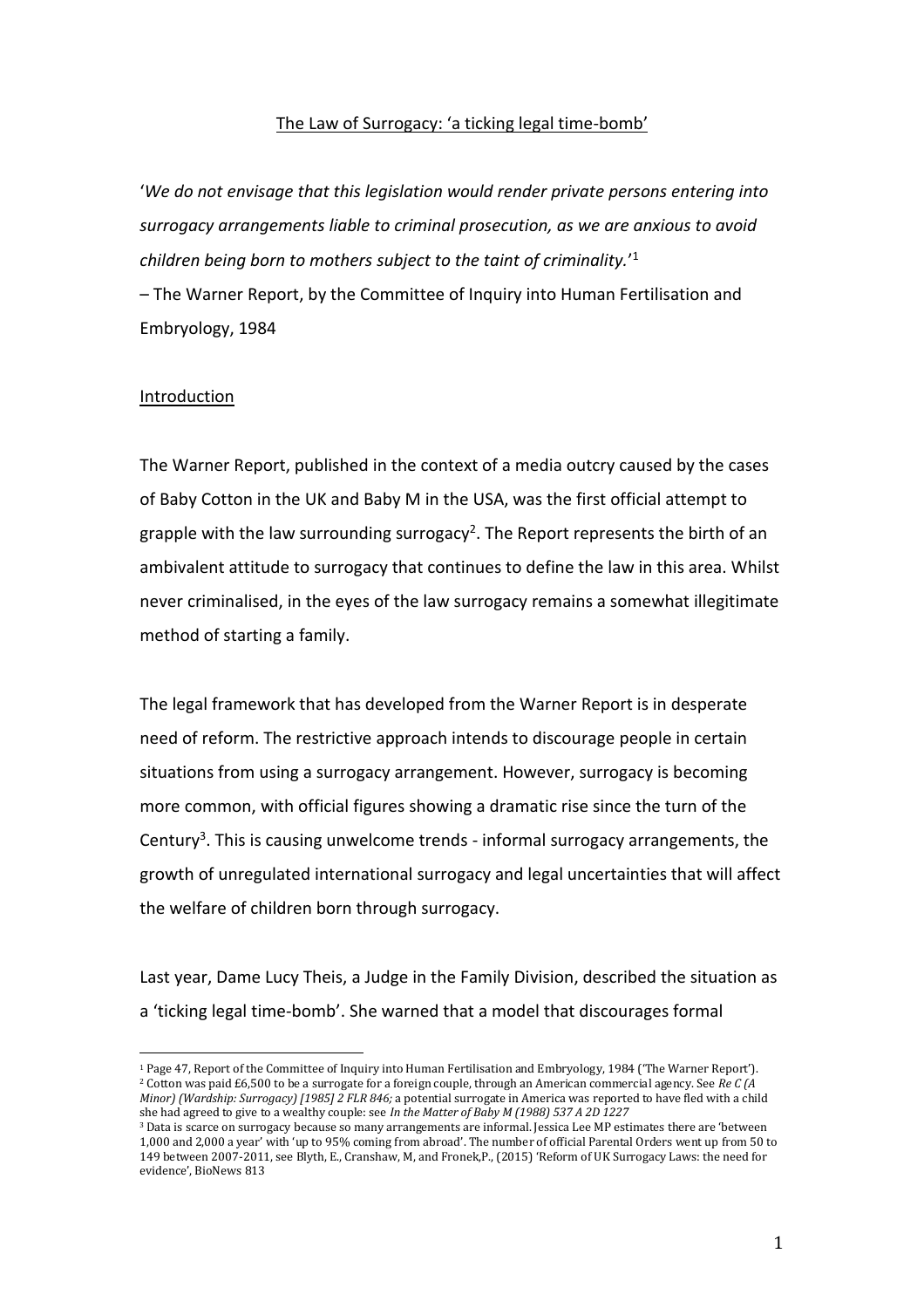avenues for surrogacy arrangements will lead to thousands of children finding themselves in a legal vacuum – parentless and stateless<sup>4</sup>.

# Proposed Reform

This essay will argue for reforms to Parental Orders<sup>5</sup> - the mechanism by which parents using a surrogate gain legal parentage – both in their substance and the timing of the application.

Firstly, the group of potential applicants for Parental Orders should be widened. Whilst the current provisions are discriminatory, inconsistent with social attitudes and the law in other areas of fertility, the changes will also encourage intended parents to take advantage of the legal avenues to surrogacy arrangements. This will help stem the increased flow of intended parents looking to surrogates abroad and help ensure the child has clarity and certainty in later life.

Secondly, this essay will argue for legislation to acknowledge and encourage prebirth arrangements. This would validate surrogacy arrangements before a child is born – offering certainty for the child, ensuring all parties consent and the welfare of the child is prioritised. A pre-emptive process would also allow more effective policing of the surrogacy process, reassuring those who are wary of the commercialisation of the practice.

## Background

The recommendations in the Warner Report were enacted in the Surrogacy Arrangements Act 1985<sup>6</sup>. The provisions were wholly restrictive, introducing a criminal offence to have an operation that recruits or advertises for women to act as surrogates and to provide by statute that all surrogacy agreements are illegal

<sup>4</sup> See comments reported https://www.theguardian.com/lifeandstyle/2015/may/18/unregistered-surrogate-bornchildren-creating-legal-timebomb-judge-warns

<sup>5</sup> Set out in S54, Human Fertilisation and Embryology Act 2008

<sup>6</sup> The Surrogacy Arrangements Act 1985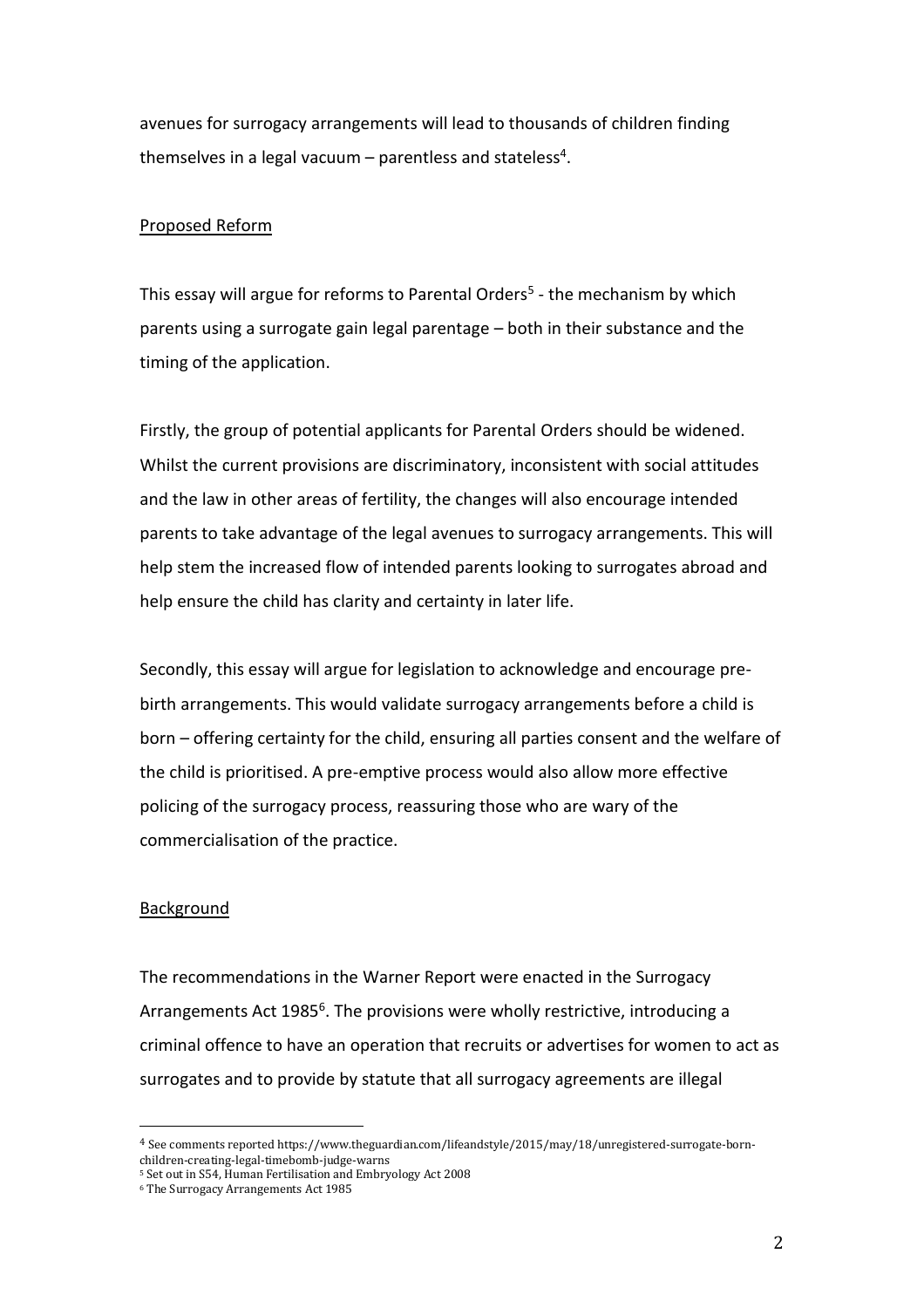contracts<sup>7</sup>. Potential benefits or provisions to formalise surrogacy arrangements that were already occurring were apparently not considered.

The law has not, in any meaningful way, developed since these provisions were enacted more than 30 years ago. There have been some incremental permissive steps to align surrogacy law with other legislation, such as providing for civil partnerships and maternity leave for mothers of surrogate children. In 2008, new provisions for the transfer of legal parentage to the intended parent were enacted, but these, this essay will argue, only further the restrictive attitude seen in the Surrogacy Arrangements Act by barring certain groups of potential parents from securing legal status<sup>8</sup>. The law's approach started from a position of deep scepticism and remains highly restrictive.

At the intersection of ethics, science and policy, lawmakers have been incredibly wary of the potential moral hazards of surrogacy. There is an immediate fear of surrogates having a change of heart. Others have bemoaned the potential of a commercialisation of surrogacy, which has been allowed to flourish in India<sup>9</sup>. More broadly, there has been an anxiety as to the sanctity of childbirth and ensuring the 'magnitude' of giving birth is recognised $^{10}$ .

Yet, there are new challengers for the law and surrogacy in the 21<sup>st</sup> Century. Intended parents can now browse the Internet to find a potential surrogate from across the world. International surrogacy comes with its own ethical and legal issues – for example, the potential for exploitation of women from poorer countries and complications regarding immigration rules. Furthermore, our moral and social outlook towards 'family' has changed with the introduction of civil partnership and, more recently, same-sex marriage.

<sup>7</sup> Page 47, The Warnock Report

<sup>8</sup> see the Human Fertilisation and Embryology Act 2008

<sup>9</sup> http://www.telegraph.co.uk/news/2016/08/25/india-unveils-plan-to-ban-commercial-surrogacy/

<sup>&</sup>lt;sup>10</sup> See Minister of Health, Dawn Primarolo, Column 248, Hansard, 12<sup>th</sup> June 2008 - <mark>[PBC Deb 12 June 2008 \(am\) cc247–](http://www.publications.parliament.uk/pa/cm200708/cmpublic/human/080612/am/80612s02.htm)</mark> [248](http://www.publications.parliament.uk/pa/cm200708/cmpublic/human/080612/am/80612s02.htm)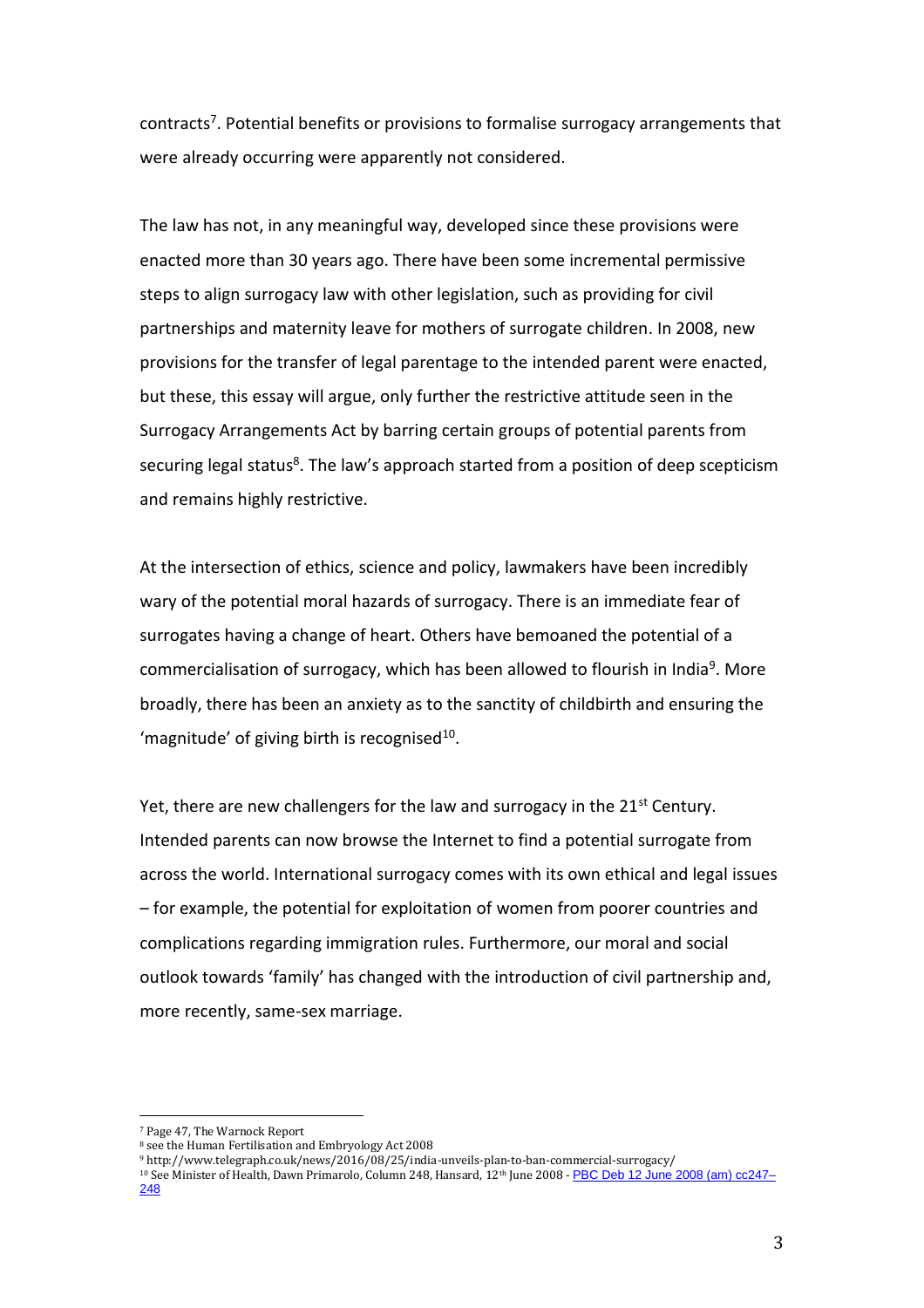Surrogacy is becoming more popular, attitudes are changing, and the availability of international surrogacy means, even if we wanted to, we can no longer stand still.

## **Widening Applicants for Parental Orders**

#### The Law

Currently, the law states that a woman who carries the child as a result of the placing in her of an embryo, or of sperm and eggs, is the mother of that child<sup>11</sup>. If the surrogate is married, or has a civil partner, her legal partner is the child's other legal parent<sup>12</sup>. Therefore, at birth, any surrogacy arrangement is not represented in law. Regardless of the genetic make-up of the new-born, or any prior agreement, in law the surrogate and any husband or civil partner are the parents.

The law allows for the formal transfer of legal parentage through Parental Orders<sup>13</sup>. The provision allows two people to apply to the court for an order for the transfer of legal parentage from the surrogate, who carried the child. Importantly, the child must be genetically linked to at least one of the applicants. Alongside expected criteria (such as the applicants being over the age of 18), the applicants must be husband and wife (or in a civil partnership or 'enduring relationship'), and make the application within 6 months of the child's birth. The child must be residing with the applicants and the court must be satisfied the surrogate freely and with full understanding consents to the order.

These provisions mean many people can't gain legal parentage when using a surrogate. The intention is to protect the sanctity of certain traditional aspects of childbirth and motherhood. However, the current provisions are discriminatory and unhelpful to ensuring the child's welfare.

## Single Parents

<sup>11</sup> S.33, Human Fertilisation and Embryology Act 2008

<sup>12</sup> S.35, Human Fertilisation and Embryology Act 2008

<sup>13</sup> S.54, Human Fertilisation and Embryology Act 2008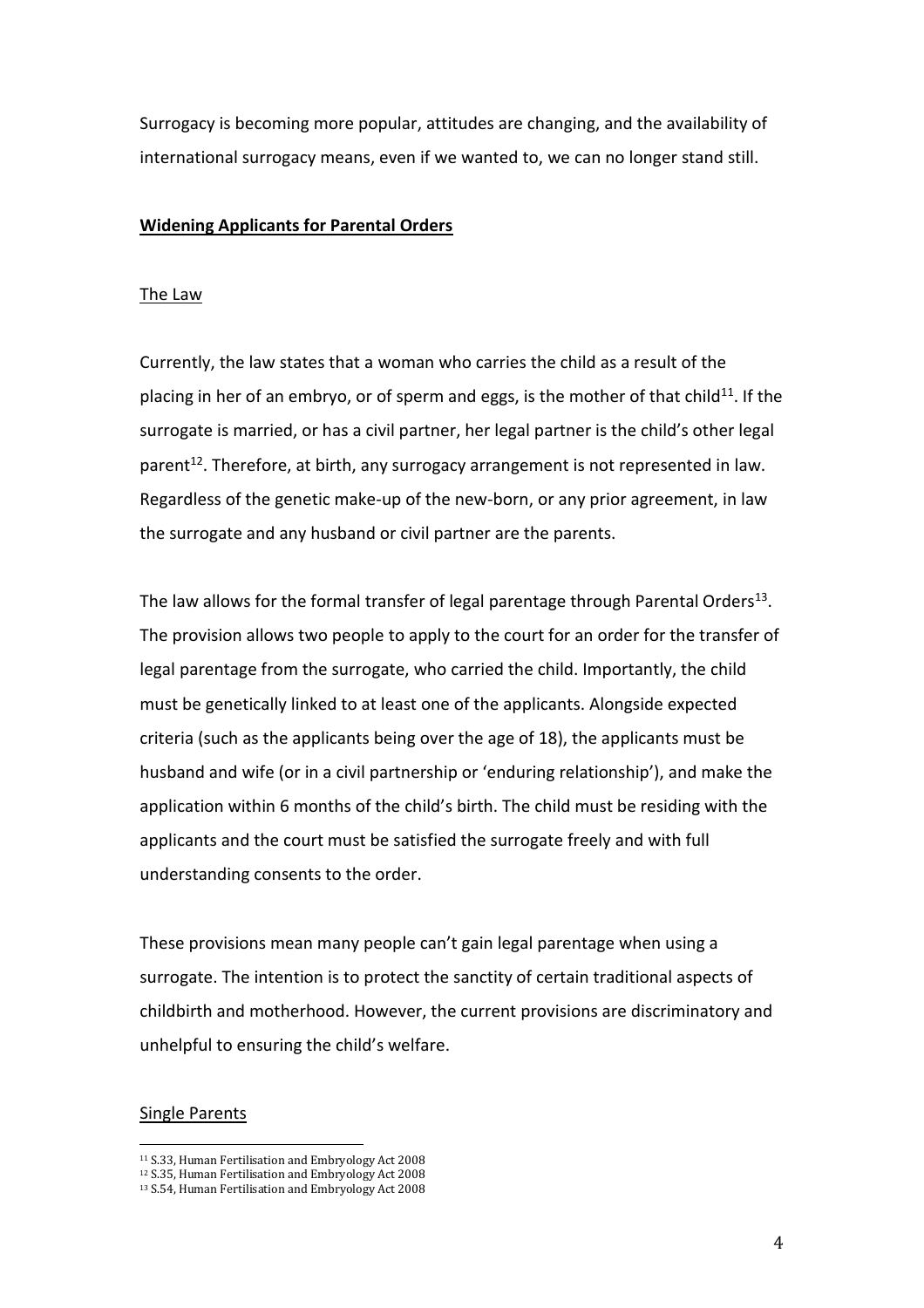The law explicitly bars single applicants to legal parentage. In the matter of *Z (A Child: Human Fertilisation and Embryology Act: Parental Order) [2015]*, a single man was refused a Parental Order despite being the biological father, receiving the unequivocal consent of the surrogate and support for the order from the CAFCASS Legal Officer. Sir James Munby, President of the Family Division, on giving judgement, stated that 'the principle that only two people – a couple – can apply for a parental order has been a clear and prominent feature of the legislation throughout' and the provision 'could not be clearer'<sup>14</sup> .

In this situation, the law all but ignores the welfare of the child. The father has been adjudged by the appropriate body to become the legal parent and has received the complete consent of the surrogate. Even so, a single person is not seen to befit the legal parentage in the eyes of the law. It is worth considering whether such views on the ability and legitimacy of a single parent having a child in other areas of policy and law would be deemed to be fair.

The argument made by the Minister when considering these provisions in Parliament was that the 'magnitude of a situation in which a person becomes pregnant with the express intention of handing the child over to someone else, and the responsibility that place on the people who will receive the child…is likely to be better handled by a couple than a single man or woman<sup>'15</sup>. Yet, the situation is very different when considering the legal status of Parental Orders for intended parents choosing to adopt. Since the origins of legal adoption, legislation has always provided for adoption orders to be made in favour of either one person or a couple<sup>16</sup>. In adoption law, unlike surrogacy law, the child's welfare is paramount. If a single parent can provide for the child, their relationship status should be unimportant.

The law, in its current form, is perverse but also discriminatory, encroaching on the rights of adults to undertake the very natural decision to start a family. In Israel, for

<sup>14</sup> Para 36. In the matter of Z (A Child: Human Fertilisation and Embryology Act: Parental Order) [2015]

<sup>&</sup>lt;sup>15</sup> See Minister of Health, Dawn Primarolo, Column 248, Hansard, 12<sup>th</sup> June 2008 - [PBC Deb 12 June 2008 \(am\) cc247](http://www.publications.parliament.uk/pa/cm200708/cmpublic/human/080612/am/80612s02.htm)-248 <sup>16</sup> Section 1(3), Adoption Act 1926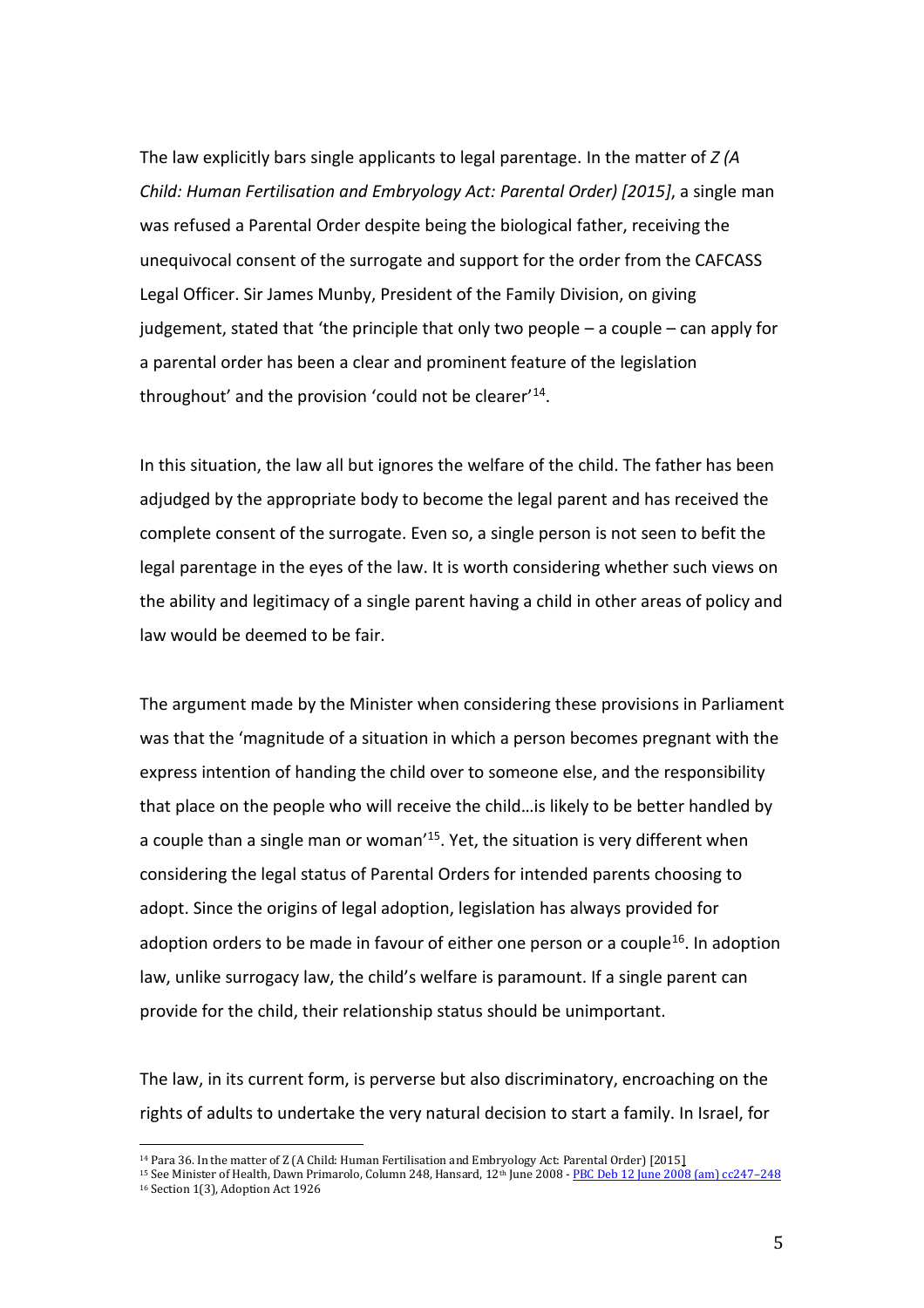example, the Attorney-General has recently declared Israeli surrogacy law to be discriminatory because it only provides for couples to use the arrangement<sup>17</sup>. Despite Sir Munby's refusal to 'read down' a different interpretation, and allow a single parent to use a surrogate, the father in *Z (A Child)* is now seeking a declaration of incompatibility of the current provisions with Articles 8, 12 and 14 of the Convention.

The requirement of a couple for legal parentage in surrogacy cases is perhaps the clearest example of out-dated notions of family and motherhood being prioritised over the practicalities of modern fertility behaviour.

# Genetic-link

Another requirement of applying for a Parental Order requires that one or both of the intended parents must have a genetic link to the child ('the gametes of at least one of the applicants were used to bring about the creation of the embryo')<sup>18</sup>. The intention of the policy is to discourage surrogacy arrangements where the intended parents have no genetic link. Regardless of the surrogate's consent, and the welfare of the child, the law shows a reverence to a traditional concept of family that is inconsistent with other fertility options. For example, the law deems a female recipient of IVF (with a donated egg), as being legitimate. In this scenario, the carrier, despite no genetic link, is deemed to be the mother of the child in the eyes of the law<sup>19</sup>.

This policy shows a stubborn reverence to the notion of a mother having to carry the child herself. If using a surrogate, a person is not acting illegally, but neither, it would seem, are they acting legitimately. For intended parents embarking on this process, the law is confusing, burdensome and offensive.

<sup>17</sup> See reports here http://www.haaretz.com/israel-news/.premium-1.729199

<sup>18</sup> S.54, Human Fertilisation and Embryology Act 2008

<sup>19</sup> This is because S33 Human Fertilisation and Embryology Act states that the carrier of a child is deemed the mother in law.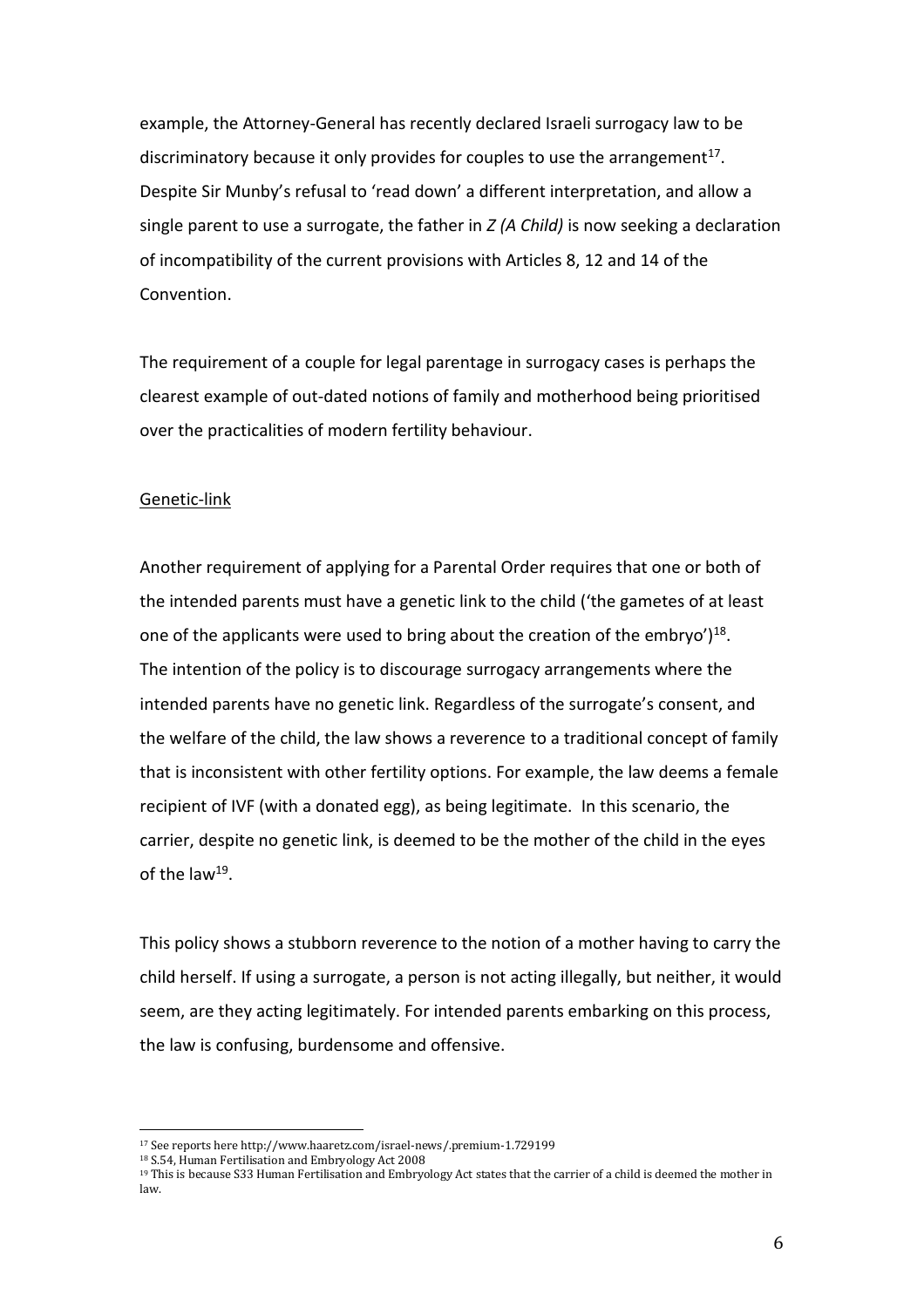In South Africa, a similar policy has been ruled unconstitutional. In *AB and Another v Minister of Social Development (4-658/13) [2015]*, it was said that 'the genetic link requirement (in the context of surrogate-gestation) clearly constitutes discrimination...[and] encroaches upon their human dignity not only in that it prohibits a member of the sub-class from exercising his or her right to autonomy but also in light of the fact that the exclusion reinforces the profound negative psychological effects that infertility often has on a person'*<sup>20</sup> .* 

By widening the group of potential applicants for Parental Orders to include single persons and those with no genetic link to the child in cases of surrogacy, the law would become more consistent, fairer and prioritise the child's welfare.

#### **System of Surrogacy**

#### The problems with a 'post-birth' system

The law of surrogacy comes into effect after the birth of the child. Although pre-birth agreements will inevitably be taken into account by the courts, they are non-binding and not provided for in law. Parental Orders and the entire legal framework is based on clarifying and ratifying surrogacy after-the-event.

This causes huge problems. Firstly, the child is born in a state of legal limbo, with the surrogate continuing to be the legal parent until a parental order is successfully applied for (if at all). Secondly, by ignoring the inevitability of surrogacy agreements occurring pre-birth, provisions that attempt to ensure the process of surrogacy is fair are often redundant. For example, on an application for a Parental Order, the court must be assured that the surrogate arrangement was not undertaken for commercial reasons<sup>21</sup>. Yet, in *Re X and Y (Foreign Surrogacy) [2009] 1 FLR 733* Hadley J stated, 'it is almost impossible to imagine a set of circumstances in which by the time the case comes to court, the welfare of any child would not be gravely

<sup>20</sup> Para 76, AB and Another v Minister of Social Development (4-658/13) [2015]

<sup>21</sup> S.54, Human Fertilisation and Embryology Act 2008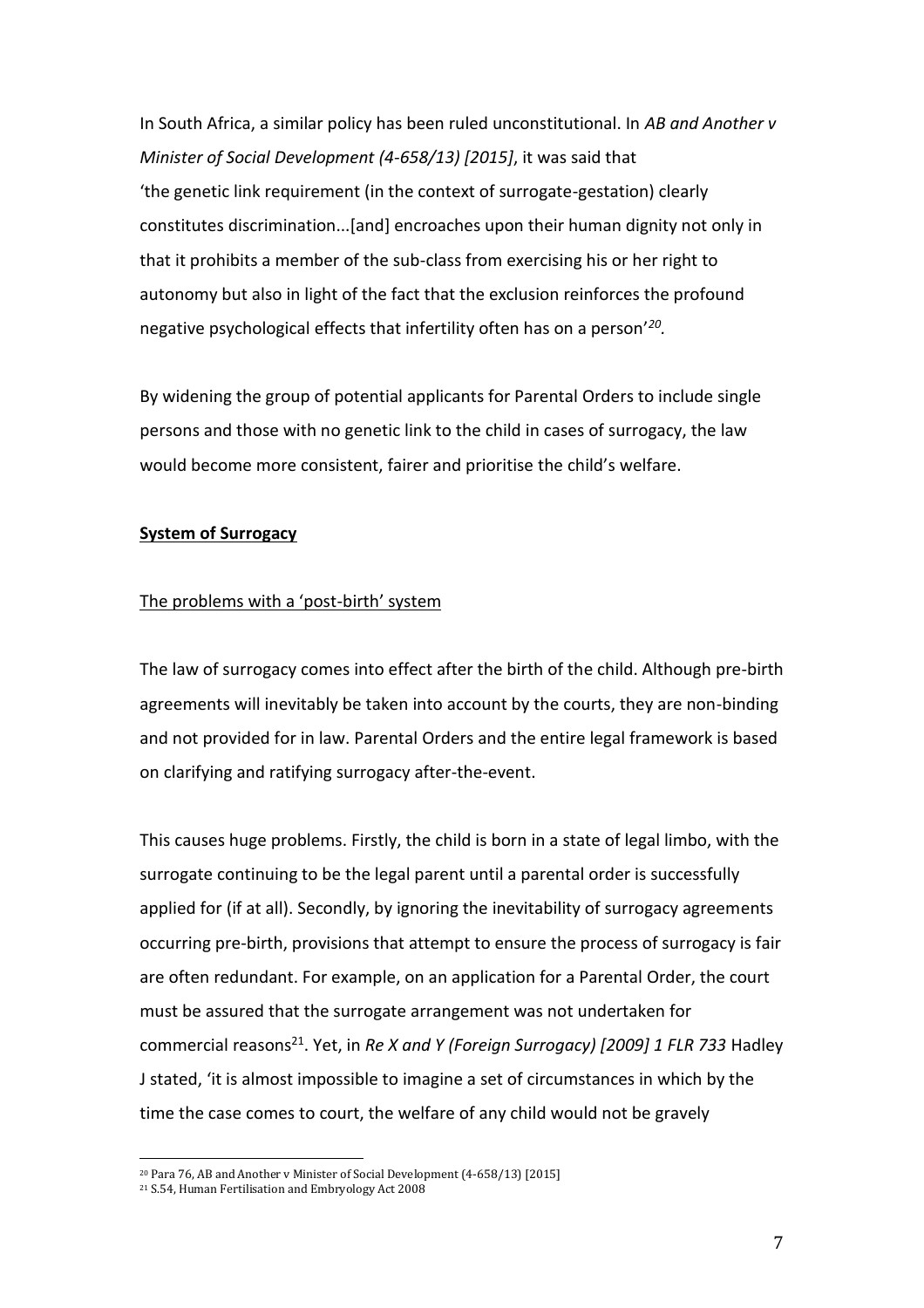compromised by a refusal to make an order<sup>'22</sup>. The surrogate in this case had been paid a sum for a deposit for a new flat. This payment would surely not be covered as a reasonable expense. Yet, the courts are forced to turn a blind eye to the commercialisation of surrogacy because they only have a say after the event.

Thirdly, accepting pre-birth arrangements would dramatically cut the chances of confusion, manipulation or exploitation. The unregulated nature of surrogacy means all pre-birth arrangements operate with complete informality that can lead to complexities. In the matter of *A & B and X [2016] EWFC 34*, the surrogate had originally consented to the surrogacy after meeting the intended parents for less than two hours at a fast food restaurant and signing a document that mimicked a commercial surrogacy arrangement from America that had been found online. The potential surrogate had learning difficulties and was not accompanied by an appropriate advising adult. She later changed her mind and sought to keep her child. It is unfathomable that a court would have allowed such an agreement to take place if the intended parents had sought a parental order pre-birth.

## Proposed regime

 $\overline{\phantom{a}}$ 

The law should encourage parties to a surrogacy to agree all relevant issues and ensure the welfare of the child before birth. A new provision should explicitly allow intended parents to seek Parental Orders before the child is born, instead of the current provisions that only allow an application in a period after birth. Alongside the already necessary safeguards – such as appropriate age and free and full consent from the surrogate – the court should then pre-emptively ensure that the intended parents are capable of meeting the child's needs, using the relevant criteria as set out in S1 of the Children's Act 1989. In particular, sub-section (3) (f) - how capable each of the parents, or any other person in relation to whom the court considers the question to be relevant, is to meeting the child's needs.

<sup>22</sup> Para 24, Re X and Y (Foreign Surrogacy) [2009] 1 FLR 733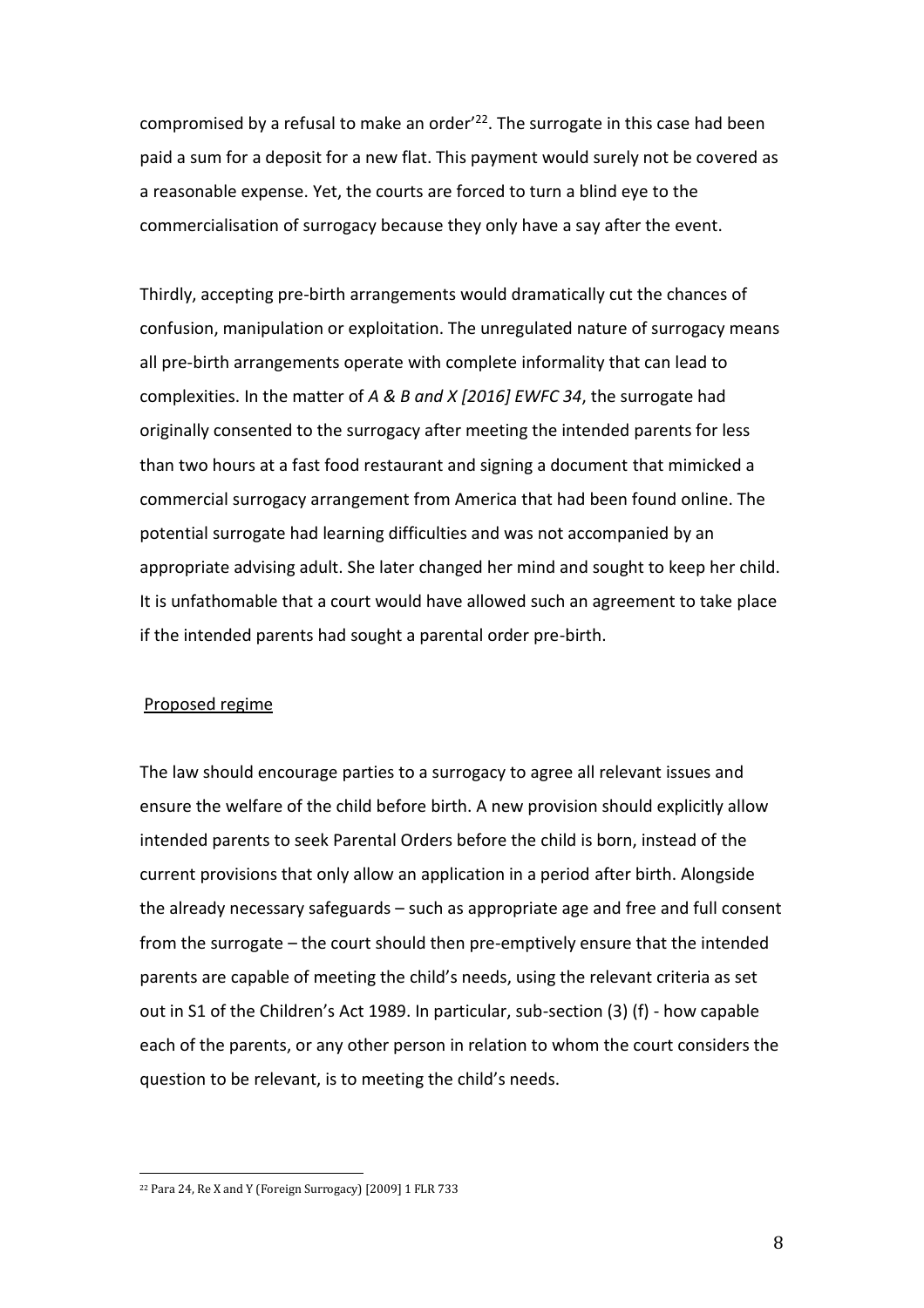The court, in granting the parental order, will have to be assured the surrogacy arrangement has not been made for commercial gain. Parliament has made it clear there is no desire to follow the American and Indian models of allowing surrogacy for profit. Ensuring parental orders occur before birth will give the courts more foresight and muscle in policing surrogacy arrangements.

Further, by placing the emphasis on pre-birth arrangements, the law would encourage the non-profit bodies and people supporting intended parents through surrogacy to ensure the arrangement was right for all parties. If a Parental Order was to be applied for before the event, all parties are more likely to undertake due process – which, for example, may include sufficient counselling to reassure the court regarding the presence of consent. Currently, those working in surrogacy can help bring about the arrangement without worrying too much about the critical prebirth process as the courts only become relevant after the event.

Overall, the need for applications for Parental Orders to occur pre-birth, essentially approving a surrogacy arrangement before a child is born, will prevent confusion, ensure the process is formal and allow the courts to prioritise the child's welfare before all else.

## **Conclusion**

The reforms this essay advocate liberalise surrogacy – allowing more intended parents who fulfil the necessary criteria to become parents through legal avenues. But, by bringing forward Parental Order applications to before the child is born, they also act to ensure the process is legitimate, thorough and safe.

For too long, surrogacy has been operating in the shadows of the law – a practice neither fully accepted nor barred. This ambivalence is out-dated and self-defeating. For adults who dream of becoming parents, surrogacy should remain a realistic and reasonable avenue to explore. For the unborn child through surrogacy, the law